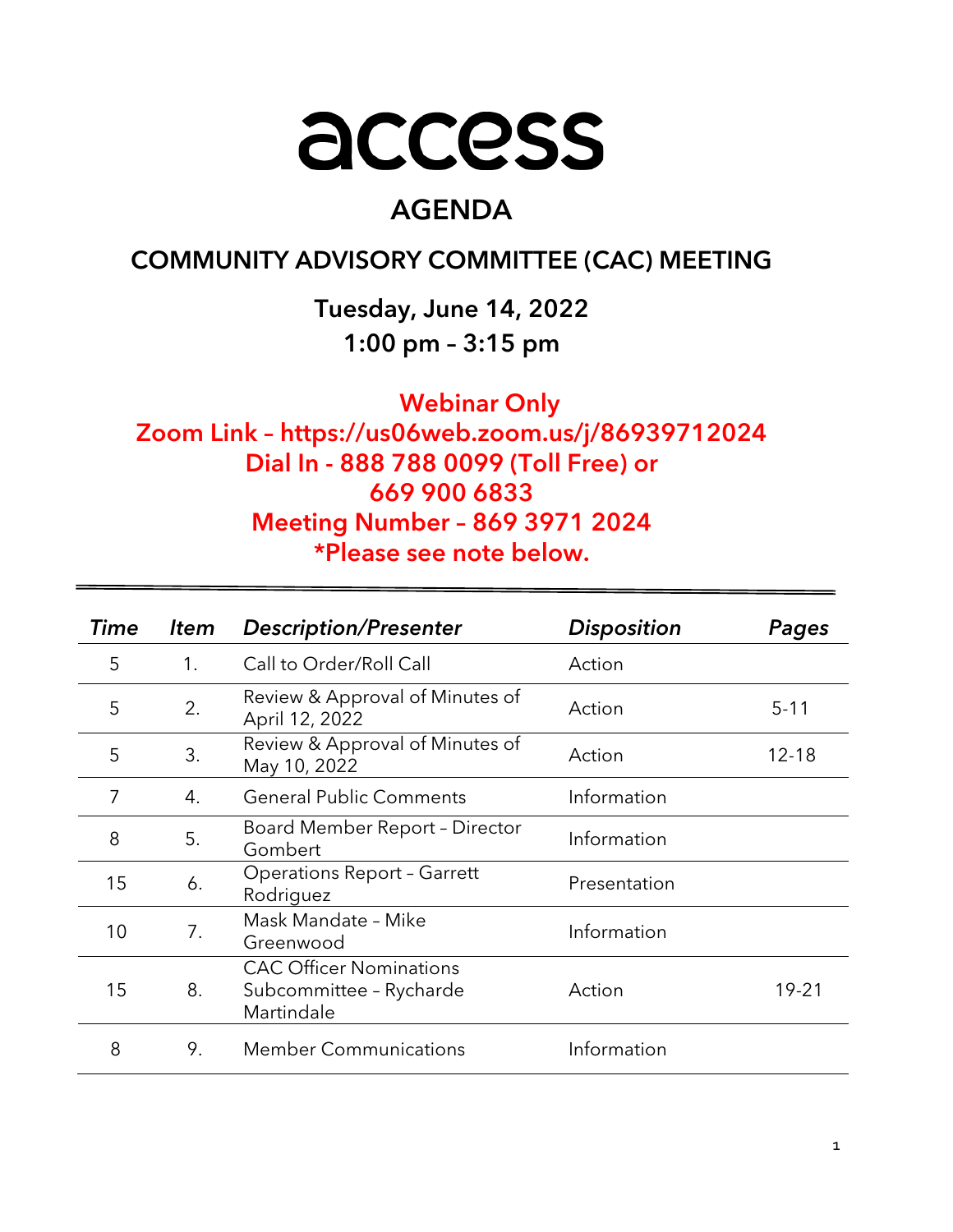| 8 | 10. | <b>Goals Review - Matthew</b><br>Avancena                   | Information     |
|---|-----|-------------------------------------------------------------|-----------------|
| 8 | 11. | Same Day Subcommittee<br>Update - Matthew Avancena          | Possible Action |
| 8 | 12. | Communications<br>Subcommittee Update -<br>Matthew Avancena | Possible Action |
| 8 | 13. | <b>Operations Subcommittee</b><br>Update - Matthew Avancena | Possible Action |
| 5 | 14. | Adjournment                                                 | Action          |
|   |     |                                                             |                 |

Access Services does not discriminate based on disability. Accordingly, Access Services seeks to ensure that individuals with disabilities will have an equal opportunity to participate in the range of Access Services events and programs by providing appropriate auxiliary devices and services to facilitate communication. In determining the type of auxiliary devices and services for communication that will be provided, primary consideration is given to the request of the individual with disabilities. However, the final decision belongs to Access Services. To help ensure availability of those auxiliary devices and services you require, please make every effort to notify Access Services of your request at least three (3) business days (72 hours) prior to the meeting in which you wish to utilize those devices or services. You may do so by contacting (213) 270-6000.

Note: Access Services Community Advisory (CAC) meetings are held pursuant to the Ralph M. Brown Act [Cal. Gov. Code §54950] and are open to the public. The public may view and obtain all written information supporting this agenda provided both initially and supplementally prior to the meeting at the agency's offices located at 3449 Santa Anita Avenue, El Monte, California and on its website at http://accessla.org. Documents, including Power Point handouts distributed to CAC by staff or CAC members at the meeting will simultaneously be made available to the public. Two opportunities are available for the public to address the CAC during a CAC meeting: (1) before a specific agendized item is debated and voted upon regarding that item and (2) general public comment. The exercise of the right to address the CAC is subject to restriction as to time and appropriate decorum. All persons wishing to make public comment must fill out a yellow Public Comment Form and submit it to the CAC secretary. Public comment is generally limited to three (3) minutes per speaker and the total time available for public comment may be limited at the discretion of the Chair. Persons whose speech is impaired such that they are unable to address the board at a normal rate of speed may request the accommodation of a limited amount of additional time from the Chair but only by checking the appropriate box on the Public Comment Form. Granting such an accommodation is in the discretion of the Chair.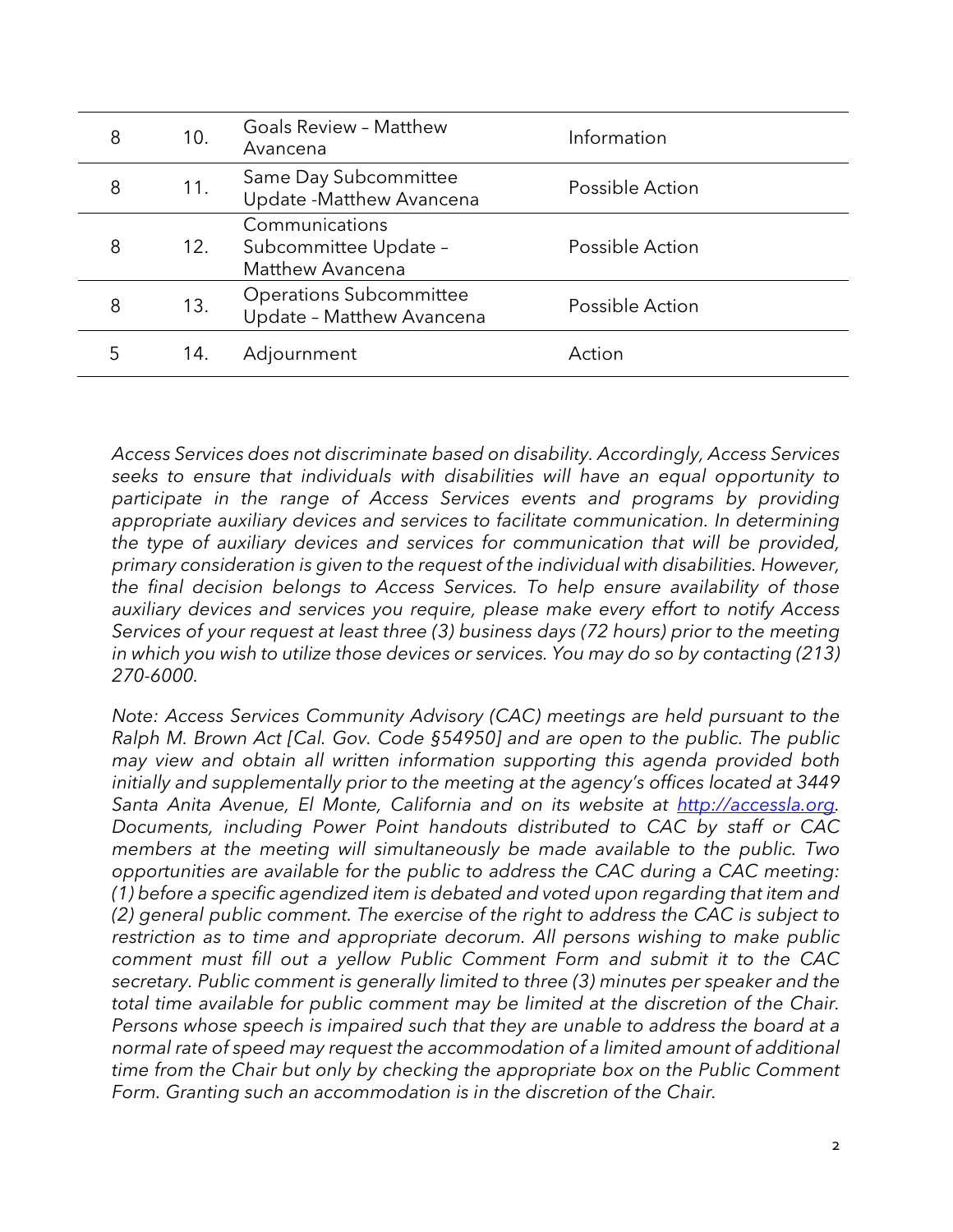The CAC will not and cannot respond during the meeting to matters raised under general public comment. Pursuant to provisions of the Brown Act governing these proceedings, no discussion or action may be taken on these matters unless they are listed on the agenda, or unless certain emergency or special circumstances exist. However, the CAC may direct staff to investigate and/or schedule certain matters for consideration at a future CAC Meeting.

"Alternative accessible formats are available upon request."

# \*NOTE

# NOTICE OF ALTERNATIVE PUBLIC COMMENT PROCEDURES

Pursuant to temporary revised Brown Act requirements, CAC committee members will be participating via webinar. The public may submit written comments on any item on the agenda - 1) through email by addressing it to - CAC@accessla.org or 2) via US Postal mail by addressing it to - Access Services CAC Comments, PO Box 5728, El Monte CA 91734. Please include your name, item number and comments in the correspondence. Comments must be submitted/received no later than 10:00 am on Tuesday, June 14, 2022, so they can be read into the record as appropriate.

The public may also participate via the Zoom webinar link or by teleconference. Please review the procedures to do so as follows:

How to Provide Public Comment in a CAC Meeting via Zoom:

# **Online**

1. Click the Zoom link for the meeting you wish to join. Meeting information can be found at: https://accessla.org/news and events/agendas.html. Make sure to use a current, up-to-date browser: Chrome 30+, Firefox 27+, Microsoft Edge 12+, Safari 7+. Certain functionality may be disabled in older browsers including Internet Explorer. You may also use this direct link - https://us06web.zoom.us/j/86939712024

2. Enter an email address and your name. Your name will be visible online while you are speaking.

3. When the Committee Chair calls for the item on which you wish to speak, click on "raise hand." Speakers will be notified shortly before they are called to speak. Mute all other audio before speaking. Using multiple devices can cause audio feedback.

4. Please note that the "Chat" feature is not enabled during the meeting for general public attendees. If you cannot use the "raise hand" feature, the please submit a written comment as outlined above.

5. When called, please limit your remarks to three minutes. An audio signal will sound at the three-minute mark and the Chair will have the discretion to mute you at any point after that. After the comment has been given, the microphone for the speaker's Zoom profile will be muted.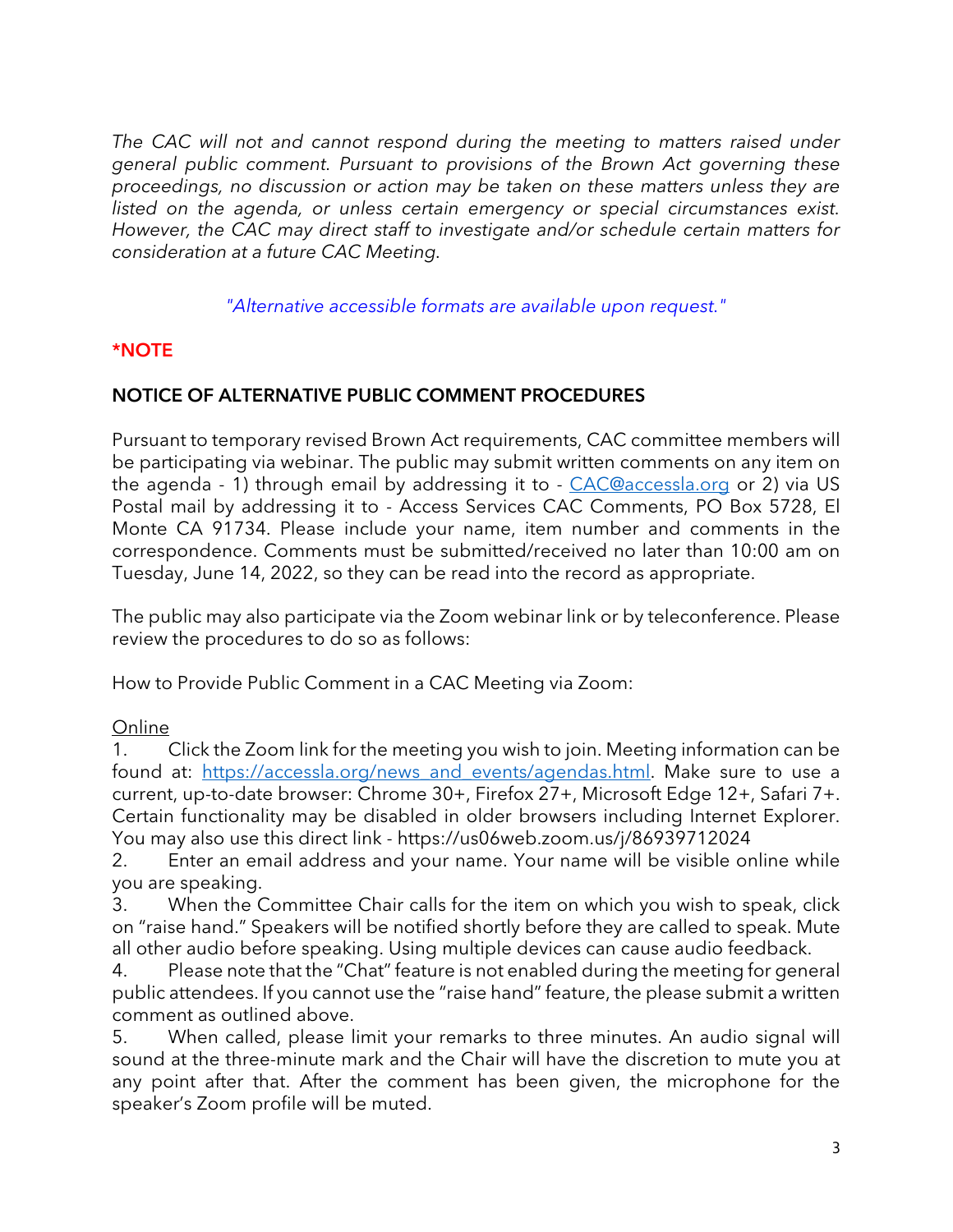Note: Members of the public will not be shown on video.

# By phone

1. Call the Zoom phone number and enter the webinar ID for the meeting you wish to join. Meeting information can be found at:

https://accessla.org/news\_and\_events/agendas.html

2. Dial (for higher quality, dial a number based on your current location):

US: +1 669 900 6833 or +1 253 215 8782 or +1 346 248 7799 or +1 301 715 8592 or +1 312 626 6799 or +1 929 205 6099 or 877 853 5247 (Toll Free) or 888 788 0099 (Toll Free) or 833 548 0276 (Toll Free) or 833 548 0282 (Toll Free) Webinar ID: 869 3971 2024

3. When the Committee Chair calls for the item on which you wish to speak, press \*9 to raise a hand. Speakers will be notified shortly before they are called to speak. Speakers will be called by the last four digits of their phone number. Please note that phone numbers in their entirety will be visible online while speakers are speaking.

4. When called, please state your name and limit your remarks to three minutes. An audio signal will sound at the three-minute mark and the Chair will have the discretion to mute you at any point after that. After the comment has been given, the microphone for the speaker's Zoom profile will be muted.

5. If you cannot use the "raise hand" feature, the please submit a written comment as outlined above.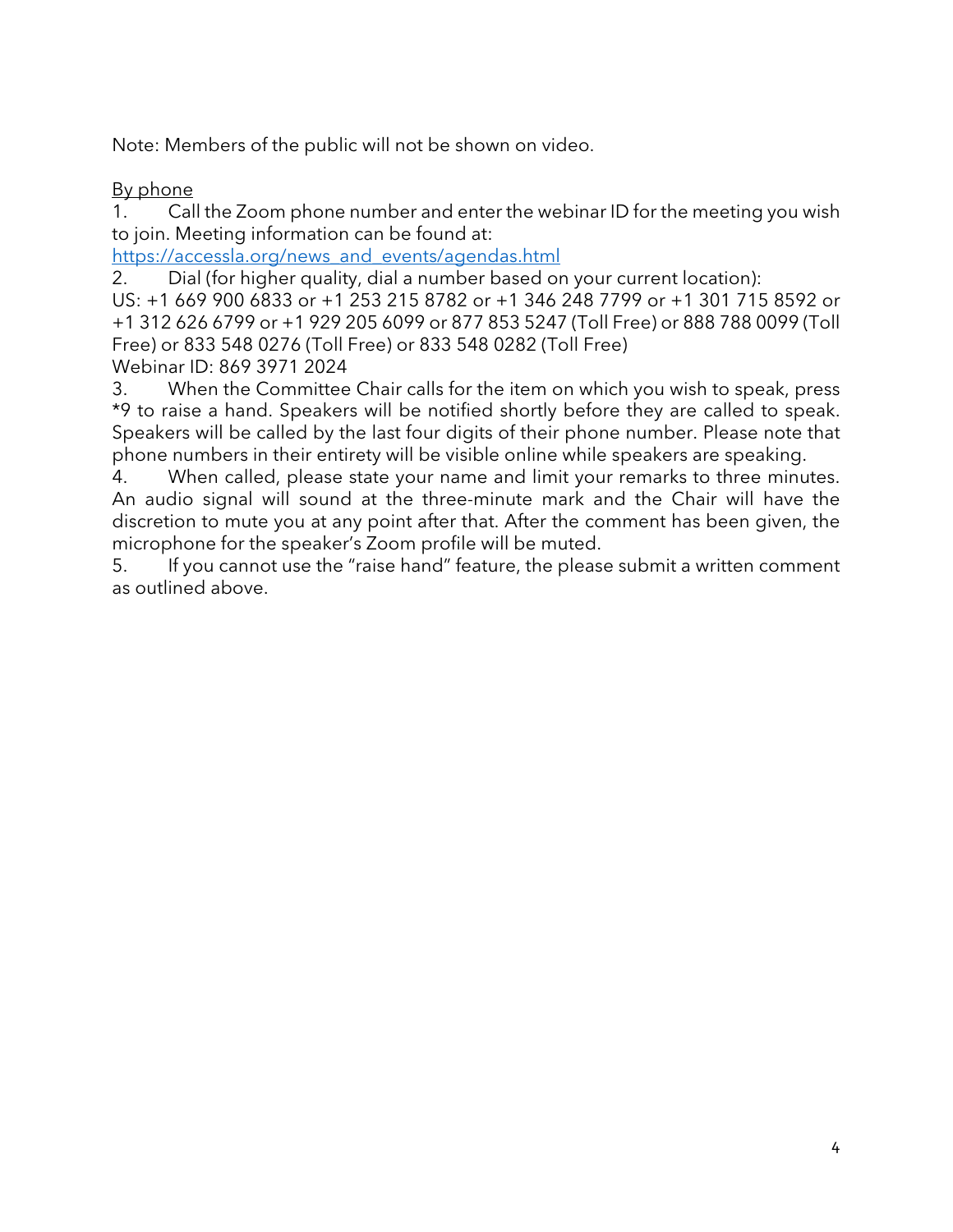ITEM 2

# **MINUTES** Community Advisory Committee (CAC) Meeting April 12, 2022 1:00 pm – 3:15 pm

# CALL TO ORDER

Chair Rachelle Goeman called the meeting to order at 1:02 p.m.

# INTRODUCTIONS

CAC Members Present: Chair; Rachele Goeman, Maria Aroch, Yael Hagen, Terri Lantz, Kimberly Hudson, Bhumit Shah, Scott Barron, Michael Arrigo, Michael Conrad, Jesse Padilla

CAC Members Not Present: Vice-Chair; Gordon Cardona, Olivia Almalel, Wendy Cabil.

Board Members Present: Martin Gombert

Access Services Staff Present: Matthew Avancena, Veronica Guzman-Vanmarcke, F Scott Jewell, Art Chacon, Kristi DeHaro, Mike Greenwood, Rycharde Martindale.

Guests Present: None

#### REVIEW & APPROVAL OF MINUTES

Chair Goeman asked for a motion to approve the March 8, 2022 minutes.

Motion: Member Hudson Seconded: Member Arrigo Abstained: Member Hagen, Shah, Almalel Motion: Passed

#### GENERAL PUBLIC COMMENTS

Jan Johnson made a public comment by stating that she was present and believes we should continue the mask mandate.

Mel Bailey made a public comment by stating that he thinks the mask mandate should stay in place because of the more vulnerable population riding with Access. Liam Matthews made a public comment by stating he was present at the meeting and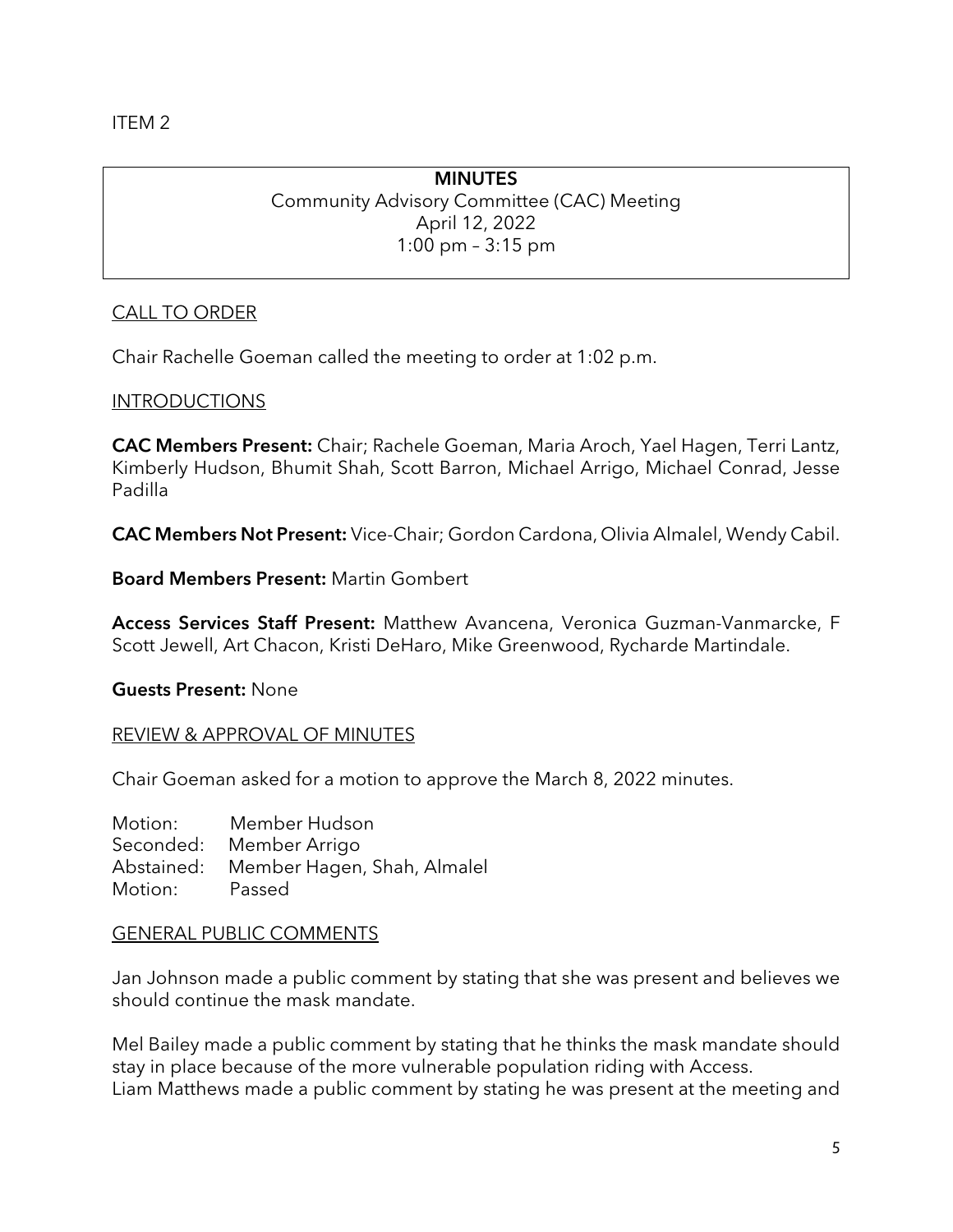supports the mask mandate staying in place.

# BOARD REPORT

Director Martin Gombert gave the report by stating that they already received a report on the February Board meeting. He will report what will be discussed at the Board next week on the  $18<sup>th</sup>$  including a lot of contractual issues including the language interpretation contract being extended. The onboard camera recording system contract was extended. The subcommittee approved a facilities and development and construction fund which would allow Access to set aside additional revenues and use for acquiring and constructing facilities for Access contractors to operate out of. Additionally, they approved the rate table for the eligibility contract and had an update on Customer Service and Operations.

# OPERATIONS REPORT

Operations Service Monitor, Kristi DeHaro, presented the operation reports. She stated that the Northern region operated by MV Transportation hired a new call center manager, James Wilson, who recently relocated from Denver and has over 30 years' experience in call center management. Staff issued a bulletin to our contractors, providing guidance on entering areas with low clearance. If it is safe to enter, vehicles may do so. Finally, Access received \$5 million from the federal government's American Rescue Plan to assist with vehicle maintenance and keep existing vehicles on the road longer, in a safe and efficient manner. Access will have the ability to use federal funding to help contractors pay for major vehicle component repairs, which can include engines, transmissions, differentials, trans-axels, suspensions, and air conditioning units.

Additionally, Mike Greenwood reported on the mask mandate. He stated that the federal mask mandate for public transportation is due to expire on April 18th. They do not know if the TSA is going to extend that mandate, and if so, for how long. Access could possibly implement its own mandate. He wanted to see if the CAC members had any opinions or feelings about whether Access should institute its own mask mandate. He also reported that in-person eligibility assessments restarted on April 4th, only for new applicants. For the time being recertification is still happening via telephone. Transfer Trips have also returned to Olive View Medical Center in Sylmar. He thanked the partners at Santa Clarita Transit and MV Transportation that hosted transfer trips at the McBean Regional Transportation Center for a couple of years.

# PUBLIC COMMENTS

Jan Johnson made a public comment by stating that they should follow the County in the masking mandate because if they don't follow the County, even though there are different rules for them, there will be less complaining of riders.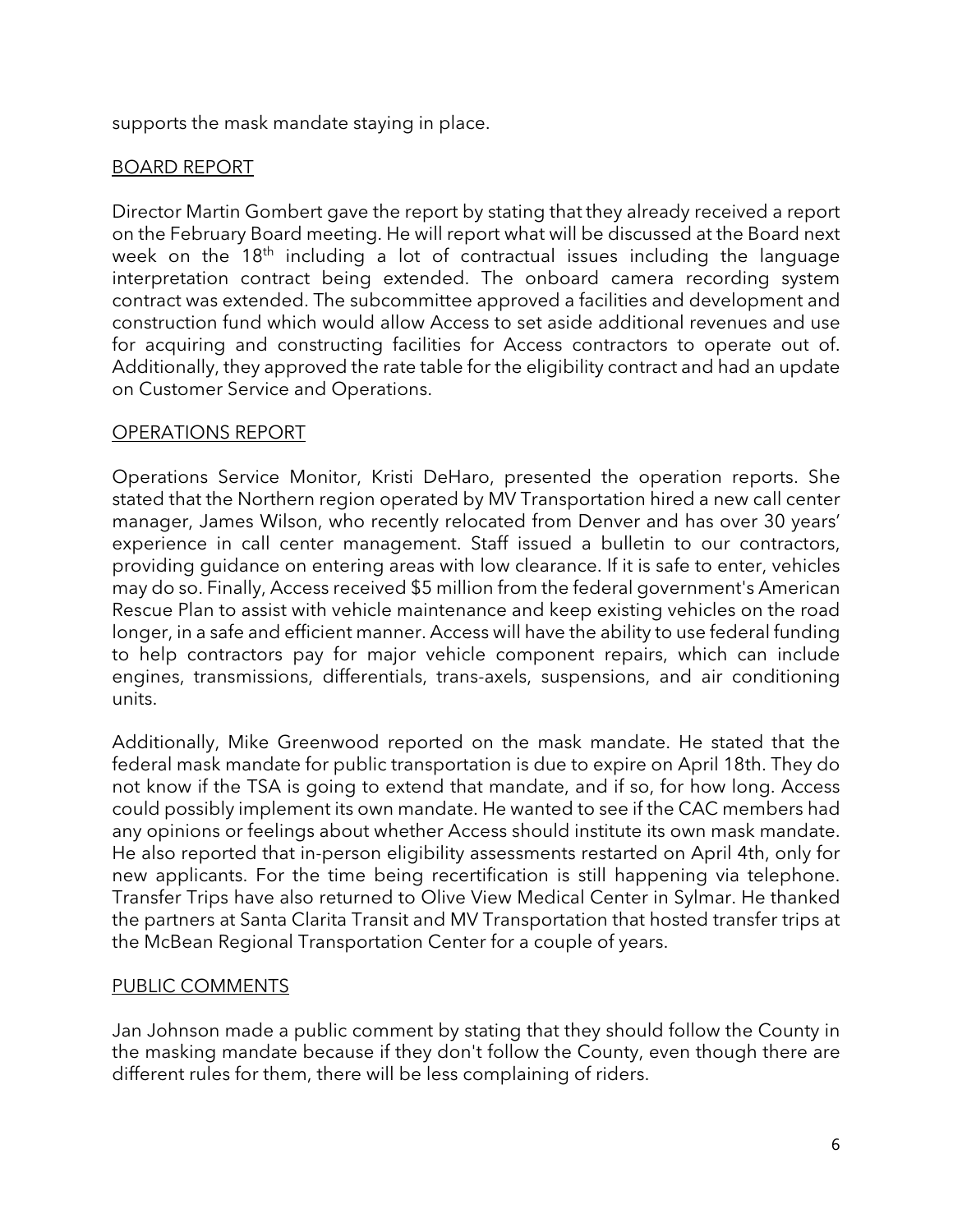Mel Bailey made a public comment by stating that he thinks that a mask mandate continuance would probably be in the best interest of all. He believes they are not completely out of the pandemic, although the numbers have decreased. He stated that they are serving a more vulnerable population and it would seem best to ride it out a little bit longer just to see what happens.

Liam Matthews made a comment by stating that he believes they should continue the mask mandate because of the vulnerable population, and they should just keep an eye out to see how it goes.

Luis Garcia from Global Paratransit made a comment by stating that he wanted to provide some feedback from an employer standpoint. Exceeding the mask mandate does have some pros and cons from their perspective. He understands the population they serve is vulnerable and they want to be as safe as possible but exceeding what both County and State have mandated has given them some problems with regards to recruitment and retaining some staff. Their recommendation is to also consider the employee's choice. If an individual wishes to wear the mask 100%, they would support it both from a customer's perspective and an employee perspective.

Jan Johnson made a comment by withdrawing her previous public comment from the record.

# MEMBER DISCUSSION

Member Lantz made a comment by stating that she respects everyone's input, and she agrees with the other riders on keeping the mask mandate because there are other variants and there are still people getting infected. She would like to continue it since the riders are in a vehicle together and they are very close.

Member Padilla made a comment by stating that he could go either way with this decision. He thinks it might cause confusion if the mask mandate is lifted and everybody else out there is not wearing the mask, but Access riders have to. He understands they have a more vulnerable population and germs are easily transmittable in such close proximity.

Member Hudson made a comment by stating that she supports the mask mandate because of the vulnerable riders. Unlike other forms of public transit, in a car or a van, you can't really put space between you and the driver or the other riders. So, it's just safer to be masked. She is an Access rider and would feel very uncomfortable with other riders or with a driver that was unmasked in that kind of environment.

Member Shah stated that he thinks masks should be recommended, but not required. As many businesses do not require masks and riding Access would be the same level of risk as going into the community.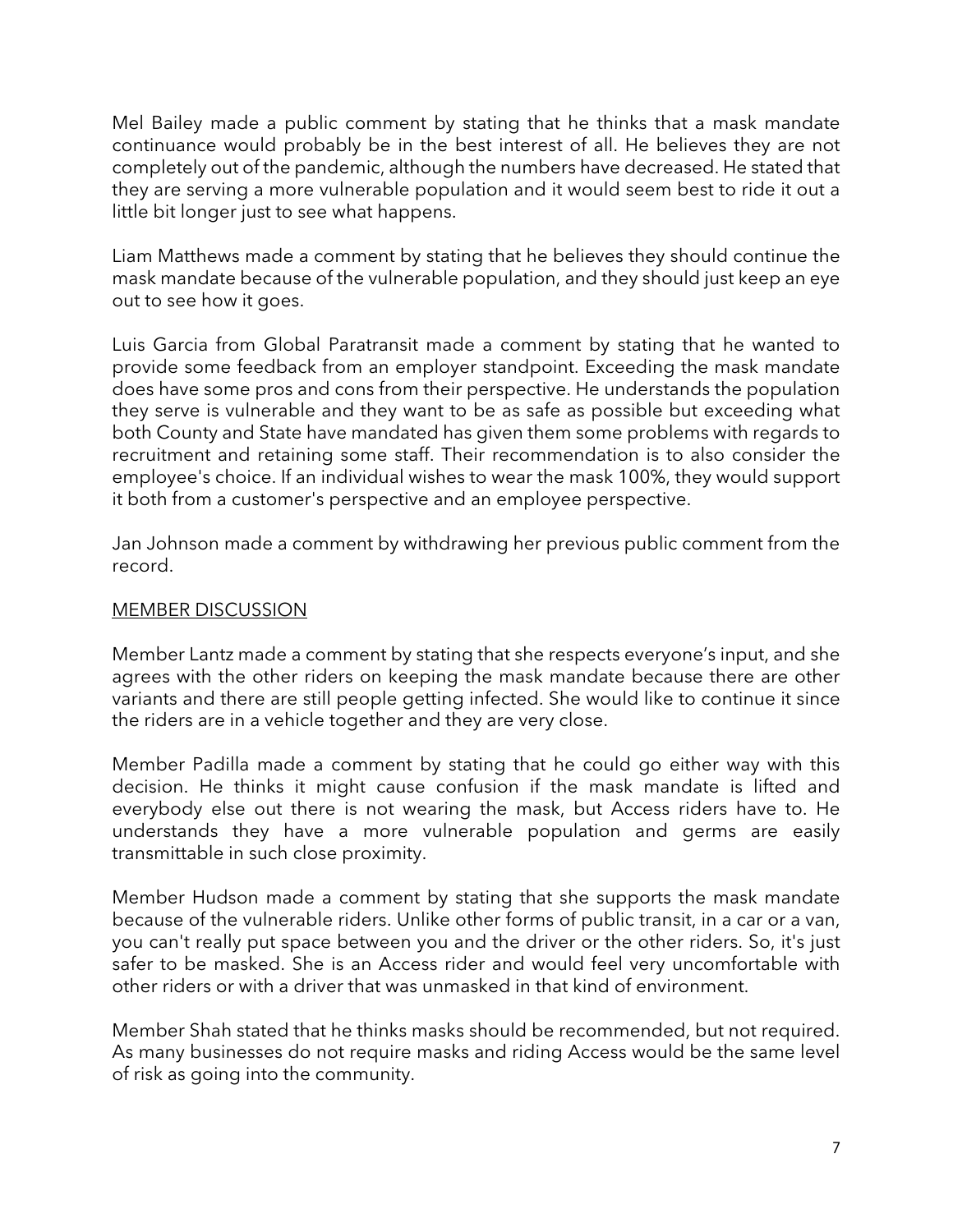Member Hagen made a comment by asking Mike Greenwood if there was currently an issue in the system of people who are either unable to put on a mask or refuse to put a mask or if people were generally cooperative. Mike Greenwood responded that they have few reported cases of riders refusing to wear masks. He stated that for the most part, the riders have been great about wearing masks and not having to feel like it is being forced on them. They also had a couple of cases where riders have asked for an accommodation due to their disability and being unable to wear the mask but those are in single digits.

Member Hagen continued by stating that she thinks the population is more vulnerable. She doesn't think people are really ready to be in a closed space where they do not have the ability to move away to protect themselves. If it is not a share ride and it's agreeable between the driver and a rider, then they may have the option to take off the mask. Letting the dispatchers know that they can relax a little bit about the rules when it's that kind of situation.

Chair Goeman made a comment by stating she doesn't like wearing them but having someone in my home who has precarious health, she thinks that they should continue on a six-month basis and then revisit the decision.

Member Shah made a comment by stating that there are a lot of people with developmental disabilities that may not be able to wear a mask. Even if it's reported in the single digits, what accommodation do we provide them? Mike Greenwood responded by stating that masks are required but if they need to ask for an accommodation, that request goes through Customer Service. His understanding is that they have gotten very few requests for reasonable accommodations.

Member Hudson made a comment by asking if Access decided to drop the mandate and not extend it, would a rider be able to request that a driver put on a mask. Mike Greenwood responded that they would either need to go all in or all out, that going halfway on a rule would not work. It will be subject to a lot of different opinions and people's ability to communicate on the subject on the spot which might cause some issues. They need to be very clear on what the mask requirement is.

Member Hagen made a comment by asking if there a possibility that there could be a future consideration of having both locations as a pickup, as a transfer point and maybe assessing whether or not which one was more effective as a transfer point. Mike Greenwood responded that contractually the contractors bid on the location. It was only changed for the pandemic as an exception. Olive View is also closer, location wise.

#### MEMBER COMMUNICATIONS

Member Arrigo made a comment by stating that he agrees with Mike Greenwood where they should decide on a mandate or not so that it isn't confusing for the riders.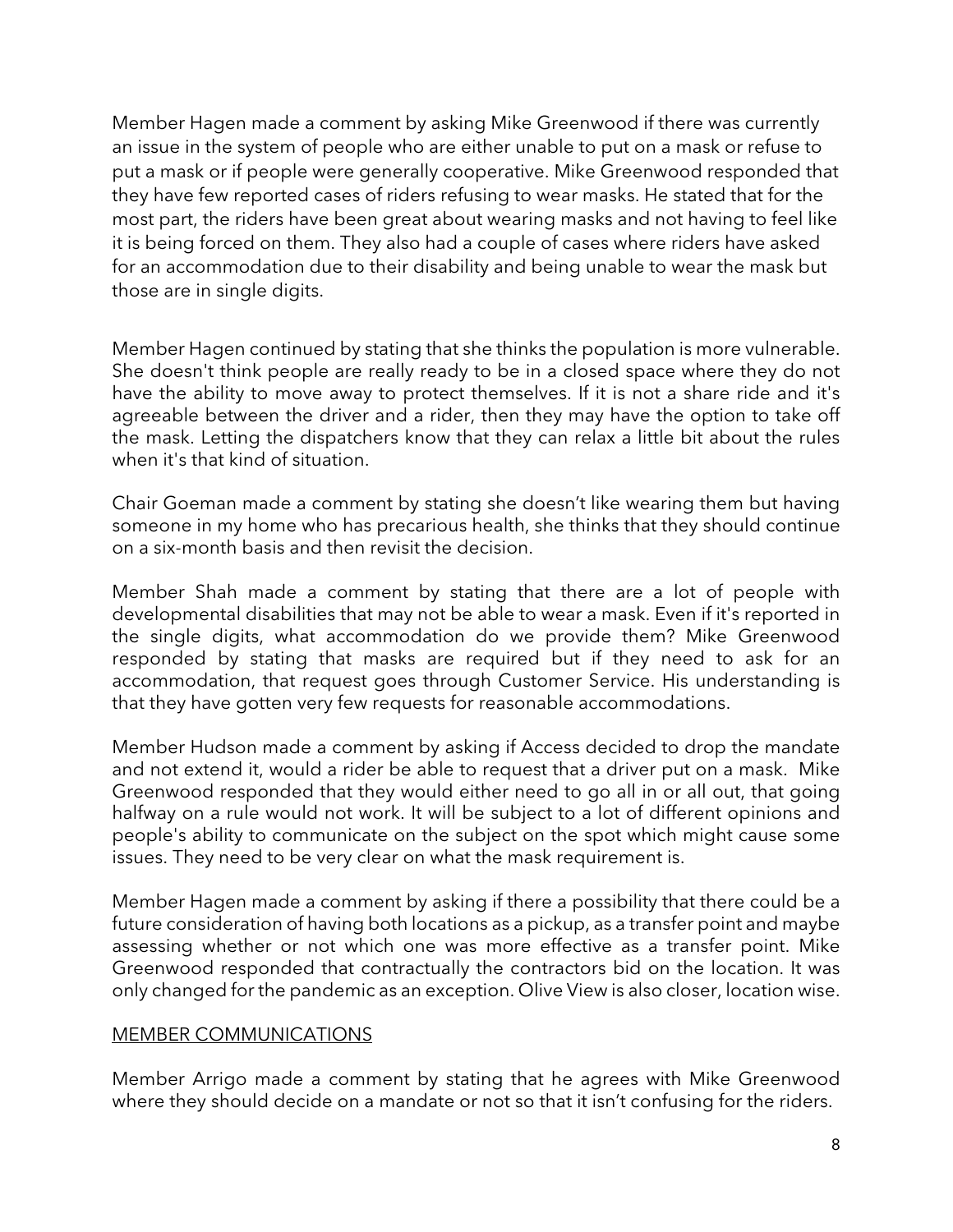Member Aroch stated that she agrees with everyone that they should wear a mask, but she agrees that regardless, they should just make a clear decision to avoid confusion.

Member Lantz thanked all the staff for carrying the message forward to the Board and thanked Director Gombert for his attendance each month.

Member Hagen thanked all the participants at the subcommittee meetings. She is impressed with the quality of work and input. She loves the collaboration and likes the deep dive they are able to take into issues.

Member Hudson made a comment by stating that she is grateful to staff and participants in the subcommittee meetings as well. She hopes everyone remains safe and that a decision is made soon concerning the mask mandate.

Member Padilla made a comment by stating that he is also confused in stores by the mask mandate because it is never clear whether they should wear a mask or not. There is a lot of confusion.

Member Shah stated they should follow the directions of the other transportation agencies in Southern California in order to be with public transportation. If masks are not required by OCTA or local city transit programs, then we may be looked upon differently from the community.

Chair Goeman stated that she wanted to thank Director Gombert for his monthly reports. She also congratulated the new CAC members.

#### POTENTIAL TOPICS FOR DISCUSSION

Matthew Avancena presented on this topic. He is requesting items they would like to add to the agenda and discuss on future meetings. Every CAC member can request this and they will add it to the agenda in the future.

#### PUBLIC COMMENT

Jan Johnson made a comment by stating that concerning the mask mandate, people who have hypoglycemia need to snack sometimes and it is difficult without removing the mask. It is a reasonable accommodation and there should be a way to go around this.

Mel Bailey made a comment by stating that they should consider going back to the previous CAC meetings to consider future topics. Many public comments were made to add issues to the agendas.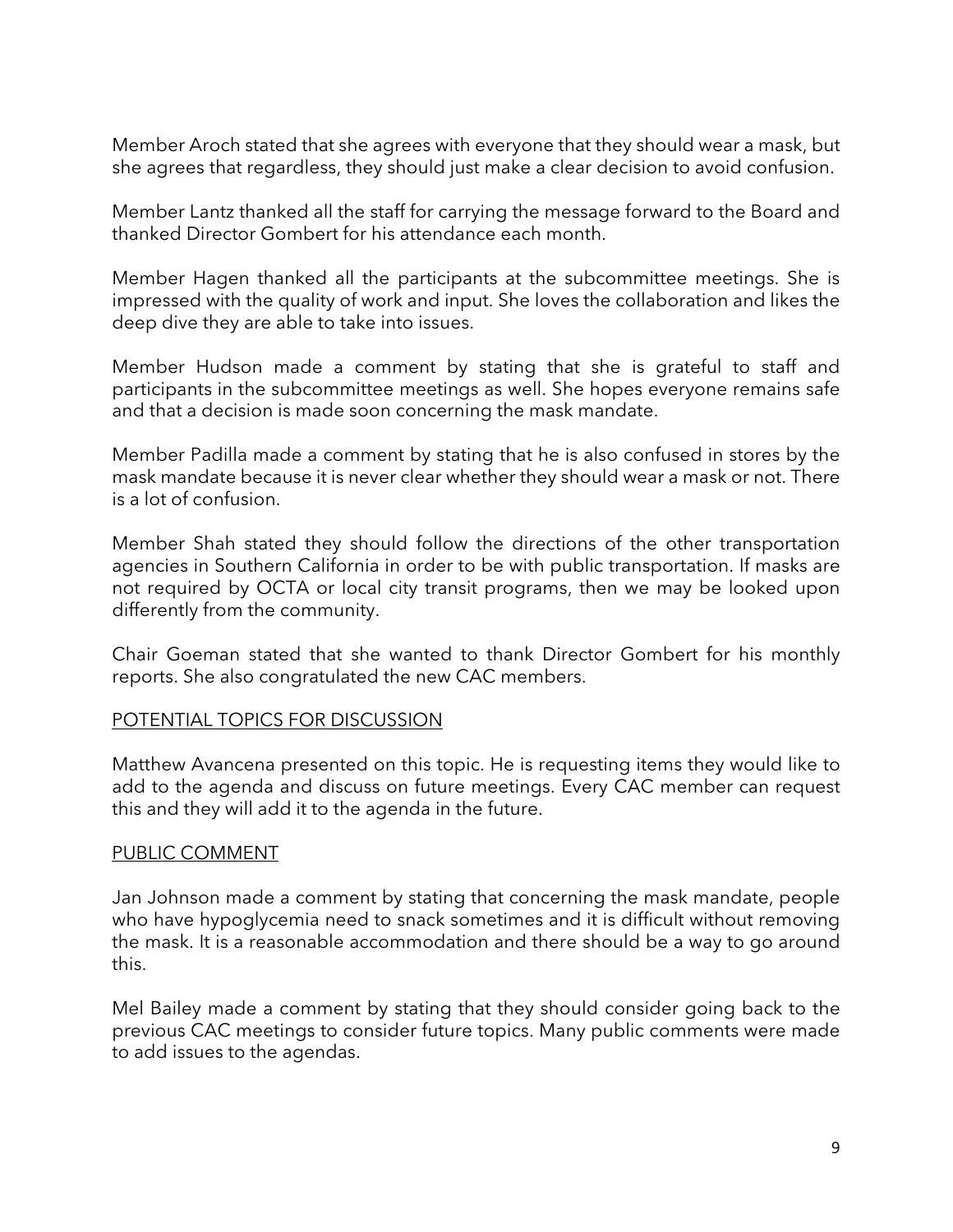#### MEMBER COMMUNICATION

Chair Goeman suggested a topic to discuss more places to buy coupons and also easier options to be able to obtain them. It is a very popular issue with the riders.

Member Hagen made a comment by stating that the transfer between counties is an issue that should be added to the agenda. There are many issues brought about at the previous goals retreat that are still outstanding. Matthew Avancena responded that he would look up the list to check which items were on there.

Member Padilla suggested they discuss the Where's My Ride app for any new updates. He also suggested they speak more about the website and how to navigate around it.

Member Aroch agreed with Member Padilla concerning the website. She thinks with everything in white and also the order of the tabs, it is difficult to find things.

Member Hagen wanted to include eligibility and people with hidden disabilities.

# COMMUNICATIONS SUBCOMMITTEE UPDATE

Director of Planning and Coordination Matthew Avancena gave an update on this subcommittee. He stated that they had their last meeting in March. The most prevalent topics they have to make videos on were discussed. They made a list of potential topics they could use. Eligibility was one of them in addition to a dozen more. The overwhelming one was the information that was provided to the driver so that they can communicate with the contractor and the rider. Mike Greenwood discussed key points that would be in the video to help educate riders. That includes convincing the rider that they need to provide as much detail as possible about the pickup location, by mentioning landmarks and also asking the reservationist to read the notes back at the conclusion of the call to make sure that the reservation got it right. It's very important to specify AM versus PM when the reservation asks you, what time do you want to book the trip for. It was suggested that try to use some real video footage of pickup locations in the video. Those were some of the key highlights discussed.

#### MEMBER DISCUSSION

Chair Goeman made a comment by asking if during the communications subcommittee they had discussed to make a video on service animals. Member Hagen responded this was part of the discussion in the making of videos.

Member Hudson made a comment by stating that she is the Chair of this committee and encourages other members to join if they are interested in offering input.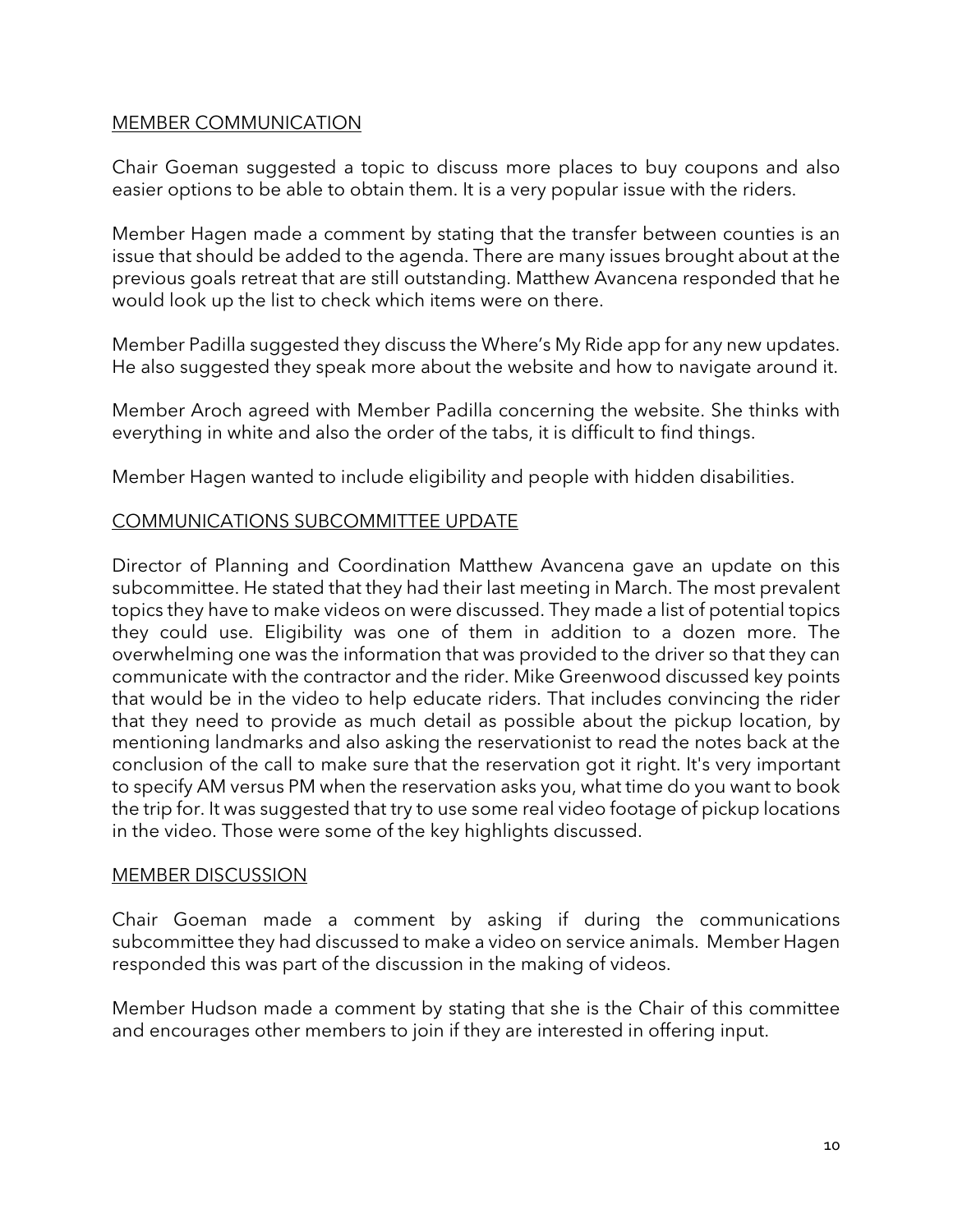Member Lantz stated that she encourages riders to really listen to the reservationist because sometimes riders will change their equipment without notifying Access. It's important to let Access know so there is space in a vehicle.

Member Hagen suggested a sort of orientation video for new riders that join Access.

# OPERATIONS SUBCOMMITTE UPDATE

Director of Planning and Coordination Matthew Avancena gave an update on this item. He stated that Mike Greenwood has discussed the KPIs with the subcommittee and there was a discussion concerning the way they are tracked. A suggestion was made to discuss the eligibility process at the next meeting. If it becomes a big topic then they might create a separate subcommittee.

# PUBLIC COMMENT

Mel Bailey made a public comment by stating that the cameras being utilized only offer a percentage of what's really taking place. There are no cameras outside of the vehicle so there is only a portion of the story being told. In the past he has also filed a complaint on behalf of a rider because nothing was captured on the camera.

# SAME DAY SERVICE SUBCOMMITTEE UPDATE

Matthew Avancena stated they are still discussing the different issues and Member Hudson is providing a report on the discussions they have had.

# ADJOURNMENT

Motion to adjourn the meeting by Member Hudson. Second by Member Arrigo. The meeting adjourned at 2:21 p.m.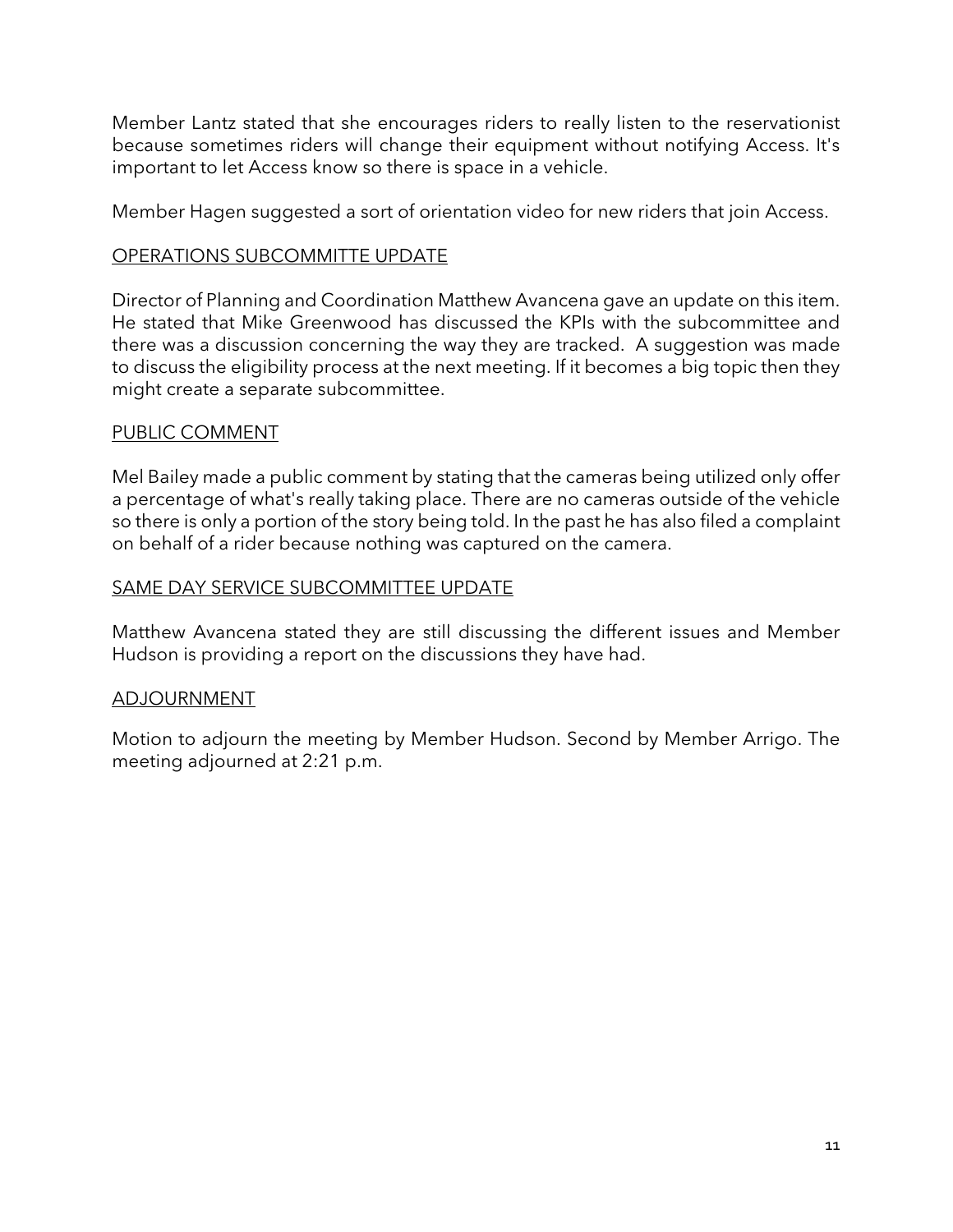ITEM 3

# **MINUTES** Community Advisory Committee (CAC) Meeting May 10, 2022 1:00 pm – 3:15 pm

# CALL TO ORDER

Access Director Planning and Coordination, Matthew Avancena called the meeting to order at 1:02 p.m.

# INTRODUCTIONS

CAC Members Present: Yael Hagen, Terri Lantz, Bhumit Shah, Michael Arrigo, Jan Johnson, Liam Matthews, Olivia Almalel, Wendy Cabil.

CAC Members Not Present: Chair; Rachele Goeman, Vice-Chair; Gordon Cardona, Maria Aroch, Michael Conrad, Jesse Padilla, Kimberly Hudson, Scott Barron.

#### Board Members Present: None

Access Services Staff Present: Matthew Avancena, Veronica Guzman-Vanmarcke, F Scott Jewell, Art Chacon, Eric Haack, Hector Rodriguez, Jessica Volanos, Tamika Arana, Mike Greenwood, Alex Chrisman.

Guests Present: Catherine Veschi from Great Blue

#### REVIEW & APPROVAL OF MINUTES

There was no quorum for this meeting, therefore the April 12, 2022 minutes will have to be voted on at the next meeting.

#### GENERAL PUBLIC COMMENTS

No public comments.

BOARD REPORT

No board report was given.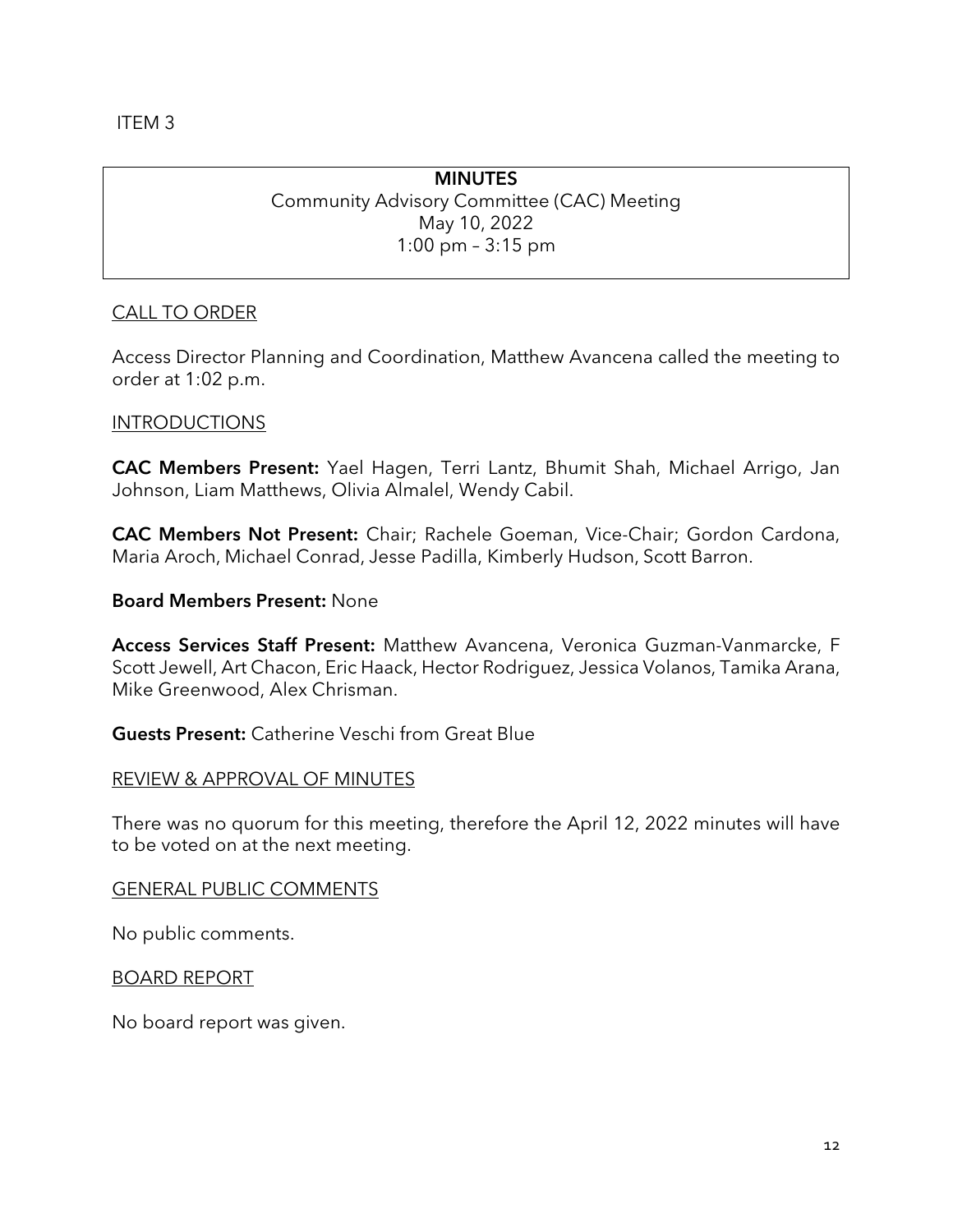## CUSTOMER SURVEY RESULTS

Strategic Planner, Erick Haack gave a presentation on the customer satisfaction survey. He specifically spoke on the last survey conducted in 2021 with the help of Great Blue research. The survey had questions on customer satisfaction with Access' mobile apps and online services as well as other recently launched technology improvements.

#### MEMBER DISCUSSION

Member Hagen made a comment by asking about age and demographics. She couldn't see the slide so doesn't know if there was a bigger breakdown. She asked if they could get into more detail as to what the age demographic is. She also asked if the OMC and customer service were rated separately or if they were considered together.

Eric Haack responded that with respect to customer service and OMC, those two were separate questions in the survey. The OMC was a separate group in case they had required calling the operations monitoring center. Catherine Veschi responded with regards to the questions concerning demographics. She stated that the age, for 65 or older, had 40.5%. About two fifths of the respondents were 65 and older and 55 to 64 years old were 21.5% of the respondents. Usually, the concern is that when they go digital for surveys, they are not going to be able to capture that older population of respondents if they don't have the technology to complete it or aren't on their phones as much as younger customers might be. The data is very promising in that they were still able to capture especially the 65 or older segment of customers.

Member Cabil made a comment by asking if these slides were shared with the CAC members already. F Scott Jewell responded it was posted on the website but they can forward the presentation to her. Additionally, Member Cabil stated she was concerned because communication was lacking within the customer service personnel. There were no advance communications concerning the no shows or cancelations. In her opinion, customers are penalized without prior warning. Matthew Avancena responded that he would be contacting her back concerning her issue.

Eric Haack encouraged the CAC members to take a look at the whole presentation to see if they had any questions.

Member Hagen made a comment by stating that she found the survey very difficult and there were questions that she wasn't sure how to answer. She would be interested in knowing how each provider fared in the survey results. Catherine Veschi responded that there are no statistics specific to providers but they do have results by region. Eric Haack added that the surveyor is provided the questions that have previously been reviewed and approved by the CAC. Eric Haack added that he can have a discussion with Member Hagen after the meeting with the questions of concern.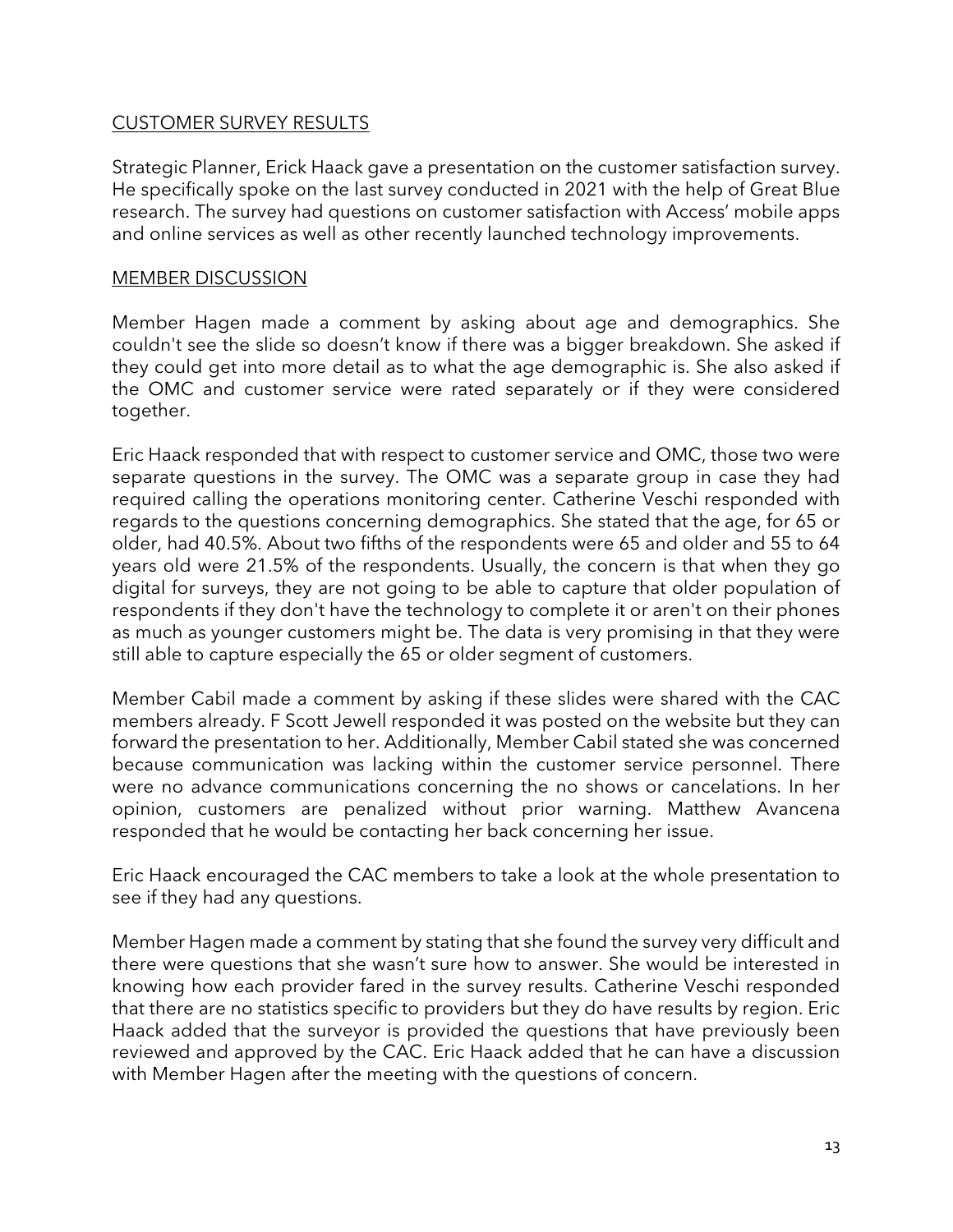Member Matthews made a comment by thanking them for their presentation and stating that he found it very informative.

#### DRAFT FY 2023 BUDGET

Deputy Executive Director, Hector Rodriguez gave a presentation on the FY 2023 Draft Budget and answered questions.

### MEMBER DISCUSSION

Member Cabil made a comment by asking where she could find these documents on the website. Veronica Guzman-Vanmarcke responded that she would forward all meeting documents to her after the meeting.

Member Hagen asked how much flexibility there was in the projections and if they were more or less accurate. Hector Rodriguez made a comment by stating that a forecast is about 90% probability that they will end up within that range. They must use this number in order to build their budget because they must provide this number to Metro. At the end of the fiscal year they do an audit and any funds not utilized must be returned to Metro. They can then approach Metro and ask to use these funds in a future fiscal year. The pandemic has obviously changed all that for FY23 because the funds changed so drastically.

Member Lantz made a comment by stating that she knows the pandemic has changed many things especially the price of the vehicles they are purchasing. Hector Rodriguez responded that the vehicles had already been ordered for the amount stated in the contract and the pandemic cannot change that. The future vehicles purchased will however, have a dramatic increase and there are some vehicles that are no longer produced.

Member Almalel made a comment by stating that she has many conversations with the drivers and has heard the issues they go through. She has heard their frustration and was happy that they were addressing this concern in the meeting.

Member Hagen made a comment by asking if the new vehicles that were ordered were adding or subtracting the vehicle count. She asked how they will meet rider increase if they don't increase the number of vehicles. Hector Rodriguez responded that the vehicles they are waiting for are replacement vehicles so there will be no extra vehicles other than the electric vehicles. They might end up with 10 extra vehicles with this order. He stated that they are only delivering about 8,000 trips a day and the contractors are responsible for providing any additional vehicles that are required in order to deliver service. In order to get more vehicles they have to ask Metro for additional funding. Vehicles are expensive and they only get about 10 vehicles per million. If they were to add another 100 vehicles, that would be another \$10 million to the budget and it would be very expensive. Something else to consider is if they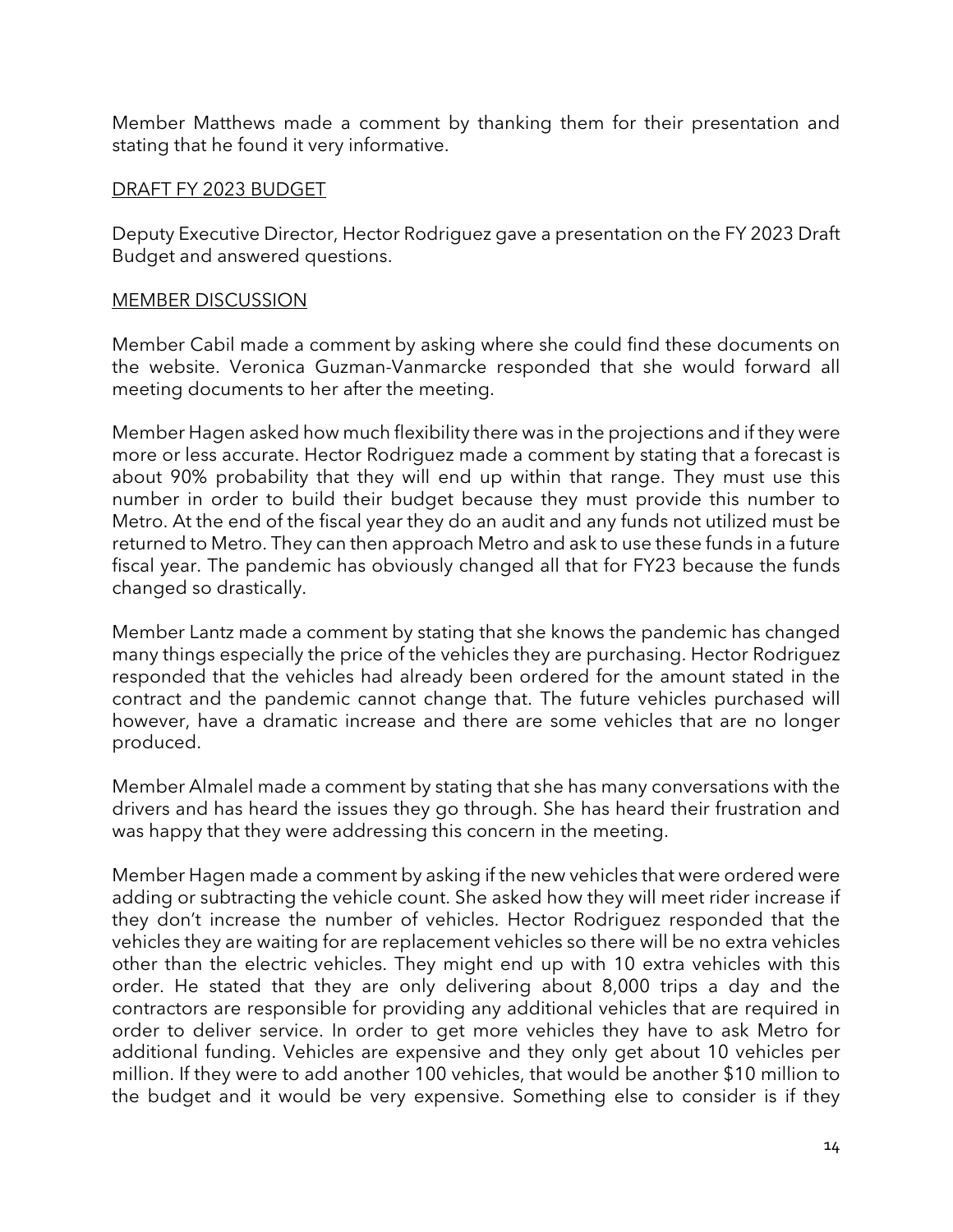expand their Access fleet they will need a much larger operating facility. If they buy additional vehicles, they will have to lease additional facilities in order to have the space for these vehicles. This is long-term issue because it has a lot of financial implications as well as operating issues that come into play once they make the fleet larger.

Member Cabil made a comment by asking what factors were involved in deciding which region will receive a new vehicle. Hector Rodriguez responded that the only factor is once a vehicle reaches X number of miles in any fiscal year, then they know it needs to be replaced.

### INTER-COUNTY TRANSFERS

Operations Service Monitor, Jessica Volanos, presented this item on inter-county transfers.

### MEMBER DISCUSSION

Member Almalel made a comment by asking how a customer or rider will find an address that is serviced by a mutual agency. Jessica Volanos responded that they can check with customer service when they call to reserve. Member Almalel asked if the commonly used addresses used by the other agencies will appear automatically. She asked how they would find out if it is available to them. Jessica Volanos responded that the rider would have to call the other agency to check beforehand. They would have to go on their website or call that agency's customer service to find out that information.

Member Hagen made a comment by stating that it is an impossible task to do unless someone has figured it out from trial and error. Someone who wants to go for the day to another county, the process is very long and it is a confusing system with not much information. She would like this item to be discussed in a future meeting so that they can figure out a solution for easier coordination.

Member Cabil made a comment by asking for the contact information of Jessica Volanos. She agrees there needs to be better coordination on this issue.

Matthew Avancena suggested that they discuss this specific issue at the Operations Subcommittee meeting so that there could be a more in-depth discussion. He suggested they reach out to Veronica Guzman-Vanmarcke if anyone is interested in in joining a subcommittee.

Member Shah asked what the protocol was to get the rider back to their location if they used this service. Jessica Volanos responded that it depends on what direction they are heading. If they are going from Orange County to LA, if they are in an Orange County vehicle and back to their location, they should want to contact LA Access to let them know of any delays or anything like that so that they're aware of that when they arrive and will need transport to get back to the rest of their trip.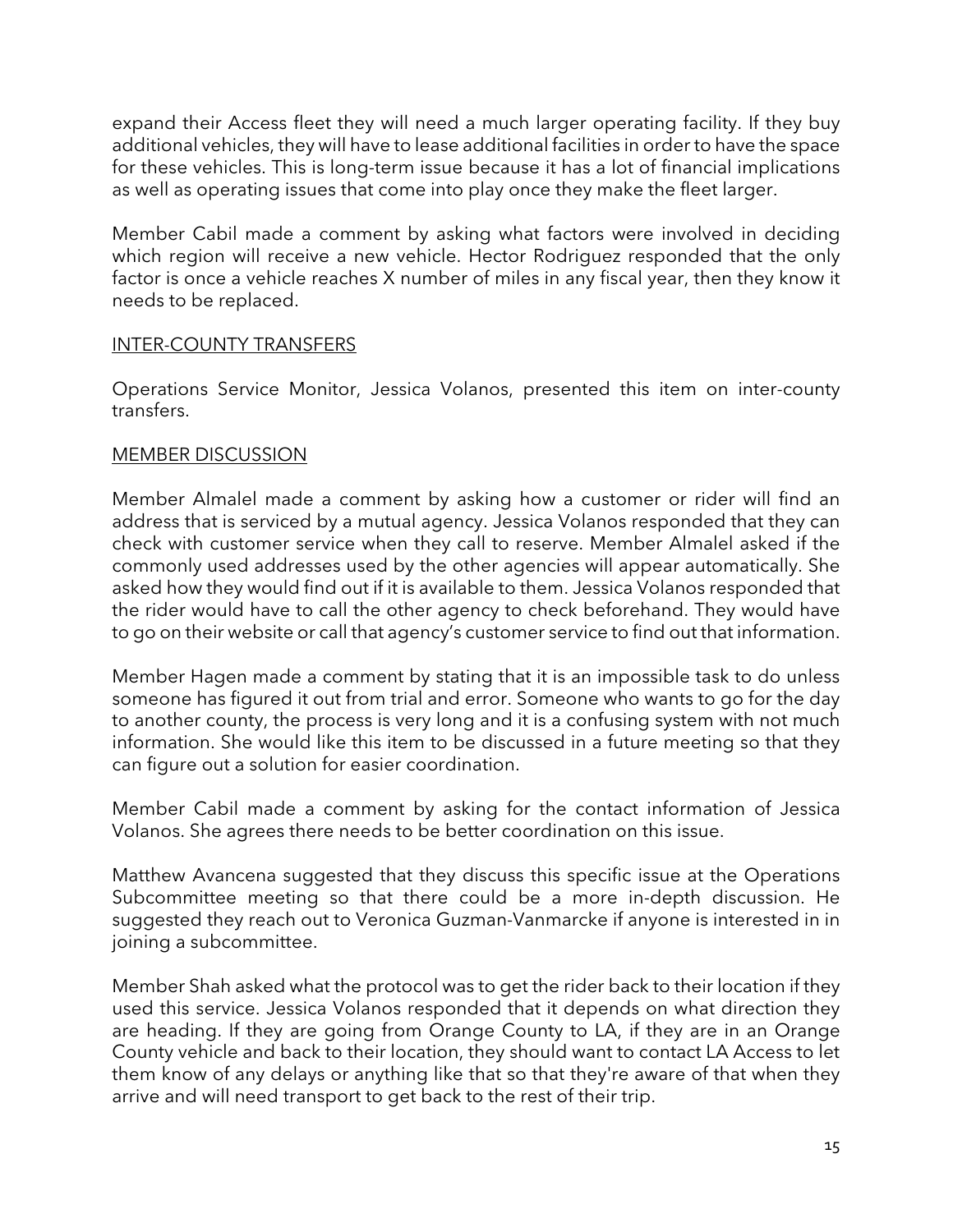Member Shah asked if they keep track of the transfer trips that run into problems. He asked if there were people having difficulty in the Inter-county trips and if the data was captured and kept track of. They should flag those incidents so they can see what issues are encountered.

Member Matthews made a comment by stating that he agrees with the other members on better communication for scheduling this type of trip. It's unreasonable to leave the entire responsibility for the riders to organize. Having the subcommittee look at the different methods for approaching something like this is definitely going to be something they will need to discuss.

Member Lantz agreed with Member Matthews and stated that she has experienced a situation like this from Ventura County and it was extremely different than Access. She knows Access and the other counties meet in transit meetings and this should be a topic of discussion. She agrees that they should have a presentation but also have the Operations subcommittee take a look at this issue.

Member Johnson made a comment by stating that she lives very close to San Bernardino County and she can never navigate the transfers. She had a lot of trouble trying to see a friend in the other county. There is an issue of arrival time and transfers and how to coordinate within the two counties. It is very difficult and confusing for riders.

Member Hagen made a comment by asking that they add it to the Operations subcommittee meeting so they can bring it back to the CAC to get enough input from riders.

# ANTELOPE VALLEY/SANTA CLARITA TRANSFER TRIP UPDATE

Operations Project Administrator Alex Chrisman made a presentation on this item.

#### MEMBER DISCUSSION

Member Cabil made a comment by asking if this information was included in that survey. If not, she recommends they include it. Eric Haack responded that in terms of transfer trips between the Antelope Valley, Santa Clarita and other regions, this was not a question in the most recent customer satisfaction survey. He responded that they could add it as a question in a future survey.

#### PRO MASTER PROTOTYPE

Fleet Maintenance Analyst Tamika Arana presented on this item. She described the prototype of the 2022 Ram ProMaster and all its features.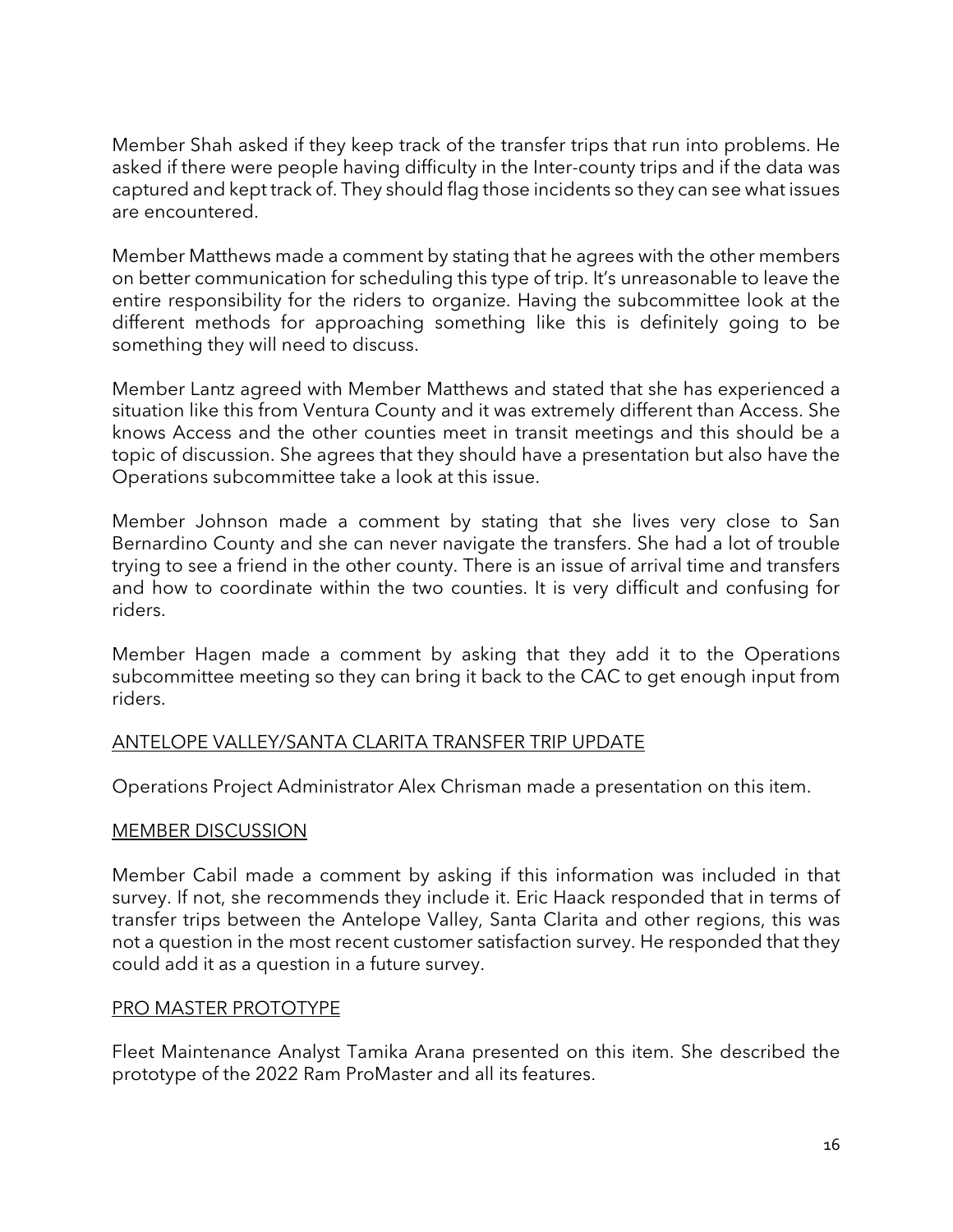#### MEMBER DISCUSSION

Member Lantz made a comment by stating that in the photo provided she doesn't see any windows. She asked if the vehicle had any windows. She also asked if the vehicle is air conditioned or if the windows opened to get ventilation to the back of the vehicle. Tamika Arana responded that there were windows and the photo didn't do a great job of showing this. She also stated that there are two windows that open in the back for ventilation and there were air conditioning vents in the back as well.

Member Cabil made a comment by asking if they would be able to walk in and experience the vehicle before its ordered. They did get a chance to go into the previous vehicles before and sit in them. She was also looking for the railing and it didn't look like this vehicle had any. She asked if the yellow bar on the right was a railing or something else. Tamika Arana responded that there was a railing that went all the way to the back of the vehicle.

Member Cabil also asked if the temperature of the vehicle was only accessible on the underneath of the vehicle like the older ones. She has been told before by drivers that they can't adjust the temperature because it is outside the vehicle. Tamika Arana responded that the vehicles all have standard air conditioning equipment.

Member Almalel made a comment by asking if they would be able to see the vehicle in person to see how large it is and how the ramps work. If there will be any straps for the ramps as well. She mentioned that many of the drivers are not properly trained to pull out the ramps. Tamika Arana responded that the ramp was a basic pull-out ramp. She also stated that they do not have a vehicle to show them because the contractors are currently looking at the vehicles. Mike Greenwood responded that they are not hosting public viewings because of the pandemic.

Member Matthews made a comment by asking about the measurements on the ramp. He asked if it wasn't too long and it would cause any issues with pathways. Tamika Arana responded that so far, it had not caused any issues in the testing.

Member Lantz made a comment by asking if there was a handrail on the ramp. Tamika Arana responded that there was not one for the rider to hold on to. Member Lantz responded that this was an issue for those going up the ramp and needing assistance as well as those that wheel themselves up the ramp.

Member Cabil made a comment by asking if there was a timeline for approval with this vehicle. Tamika Arana responded that it was just a prototype and that there were some manufacturer and availability issues, so it probably won't be approved until next fiscal year.

Member Johnson asked if there were any provisions made for the service animals since it can get pretty crowded in the back depending on the number of wheelchairs. She is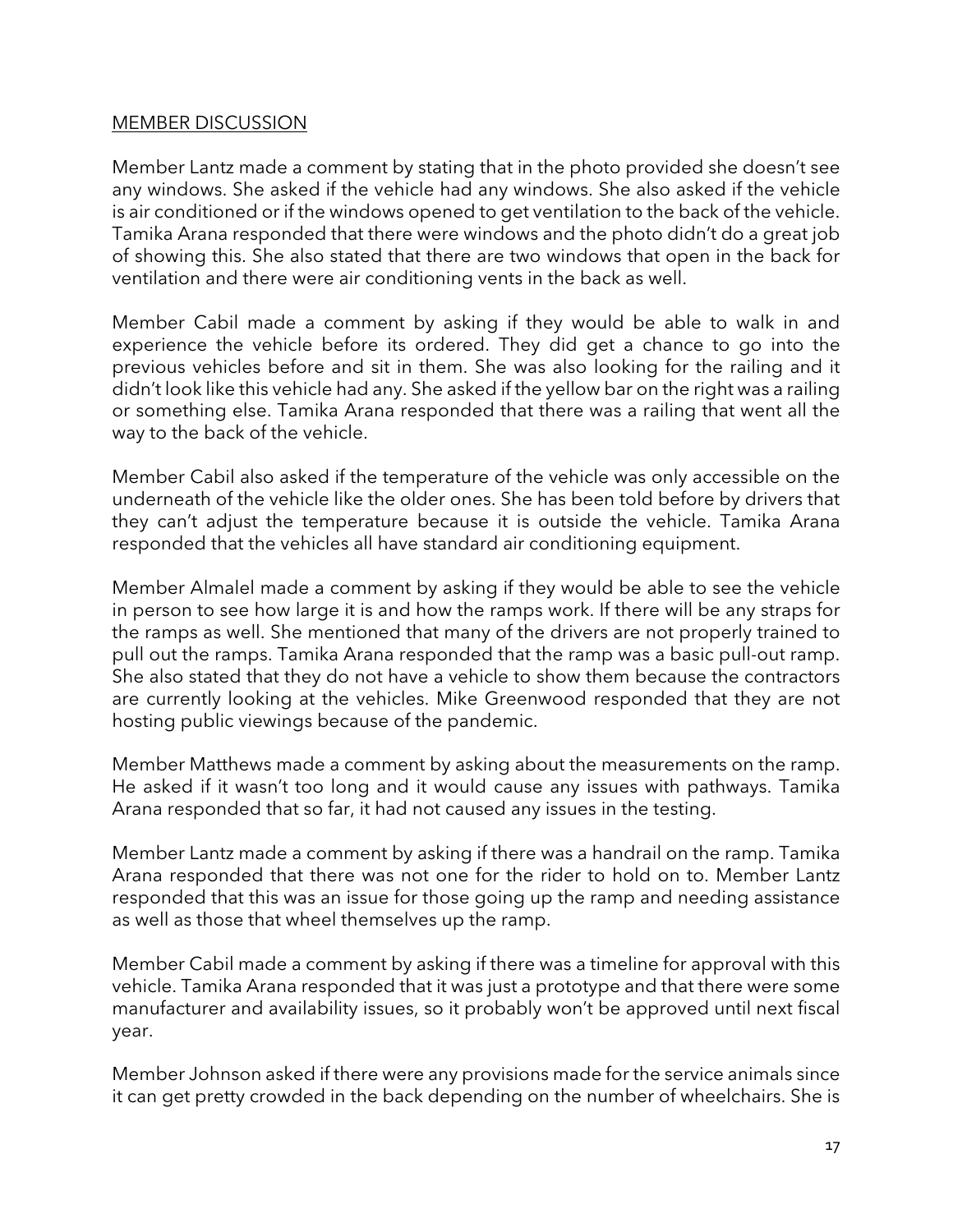concerned there won't be room. Tamika Arana responded that they do have D rings in the back and plenty of circulation in to keep the animals cool. She also stated that they are still testing the prototype so they are not sure how much room there will be for a service animal.

Mike Greenwood stated that there are three seats in the rear of the vehicle. They've had feedback from previous vehicle orders that some of the riders were too tight in the back seat, so they reduced the number of seats in the rear from four to three to allow more space. There's also room underneath the seats for a service dog to sit at the rider's feet. As Tamika mentioned, they also have D-rings underneath those seats in case they wanted to use a tether and a D-ring to secure a service dog.

Veronica Guzman-Vanmarcke stated that Member Hagen was unable to finish the rest of the meeting and excused herself from the call.

# ADJOURNMENT

Meeting was adjourned without a motion because there was no quorum at 3:15 p.m.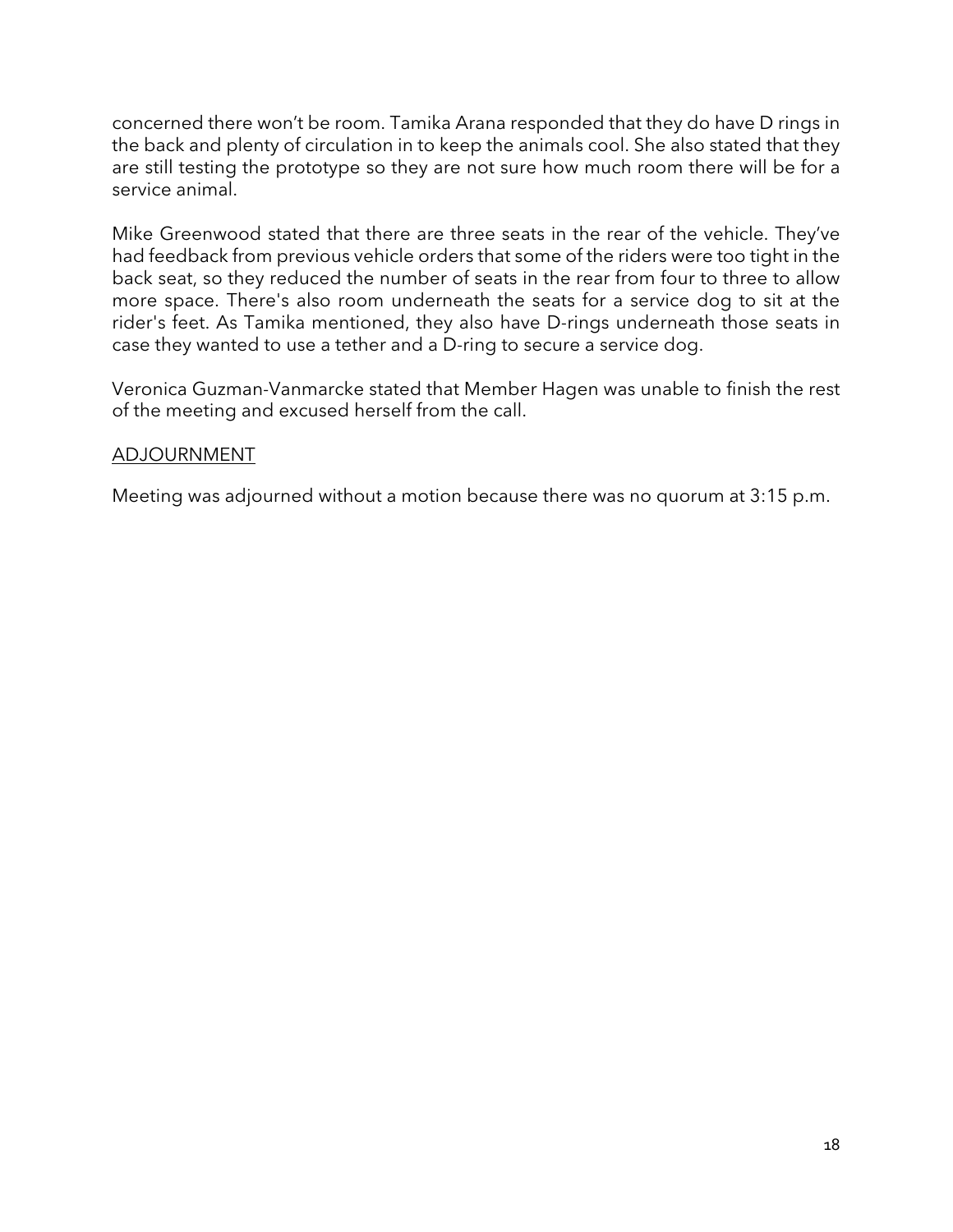#### JUNE 14, 2022

### TO: COMMUNITY ADVISORY COMMITTEE (CAC)

- FROM: R. P. MARTINDALE-ESSINGTON, ADA COORDINATOR FOR CUSTOMER RELATIONS
- RE: REQUEST FOR CAC OFFICER NOMINATING SUBCOMMITTEE **MEMBERS**

#### ISSUE:

Article 5 of the current CAC Bylaws (see at the end of this item) requires the selection of a Chairperson and a Vice-Chairperson to serve as officers for the CAC. Article 5 also describes the steps involved in how to do this. The CAC is thus asked to put together a nominations subcommittee to begin this process.

#### RECOMMENDATION:

The CAC Chair calls for 3-5 CAC member volunteers and if not enough members volunteer, appoint CAC members to such a nominating subcommittee to begin this process. Please recall that under the current bylaws, there are no term limits preventing any CAC member from serving on this subcommittee. However, a member running for an officer position may not serve on this subcommittee for it would be a conflict of interest.

#### BACKGROUND:

Here is a quick overview and estimated schedule of what will happen according to Article 5:

June 14, 2022: CAC selects nomination subcommittee members.

July 12, 2022: the subcommittee contacts potential candidates and screens who is running for office.

August 9, 2022: the CAC holds an election and selects its officers.

August 2022-September 2022: Board Chair approves CAC nominees who take their office immediately.

ARTICLE 5 - OFFICERS

Section 1 - The CAC will have a Chairperson and a Vice-Chairperson.

Section 2 - Officers Election Process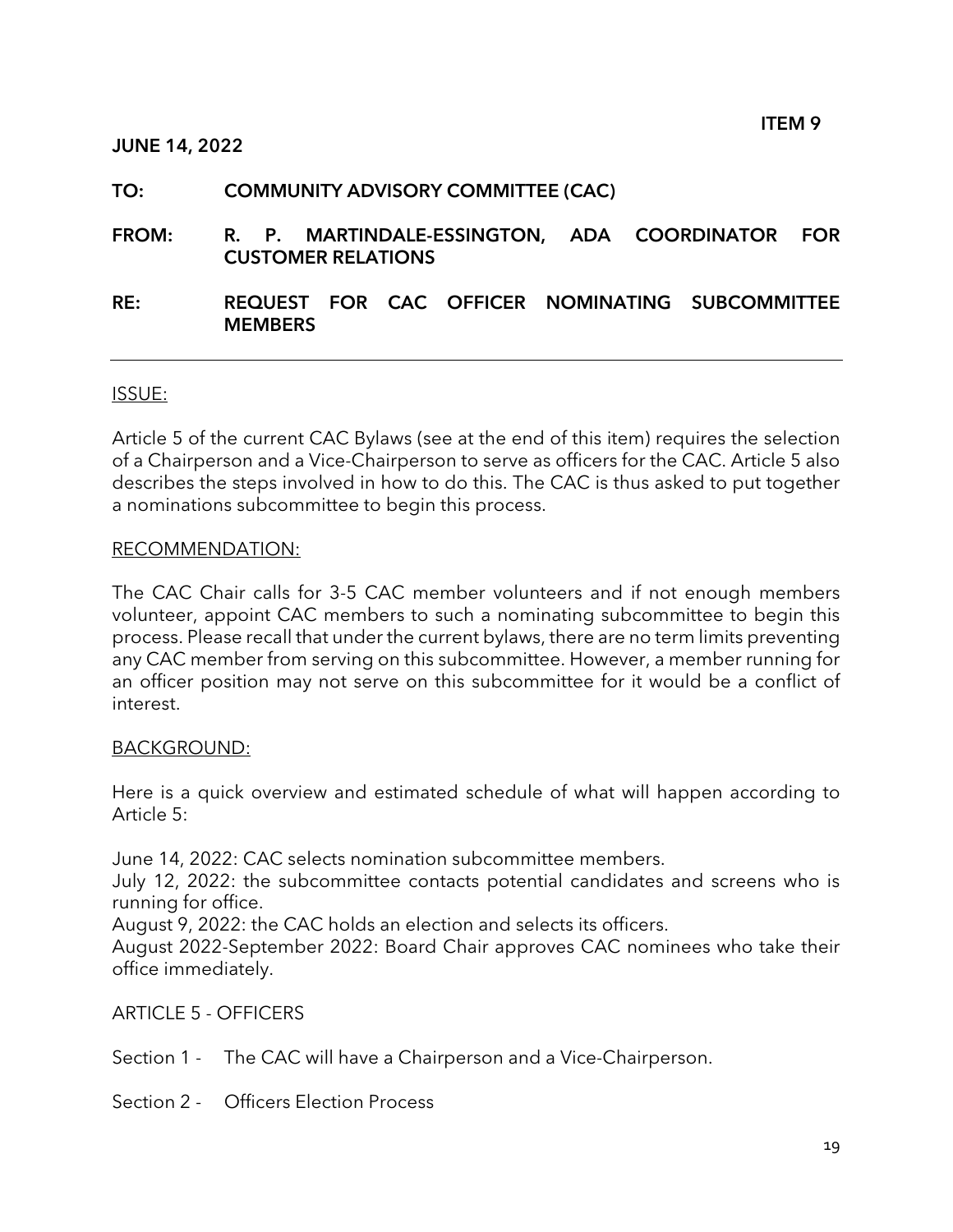2.1- A nominations subcommittee consisting of 3-5 CAC members shall be appointed by the CAC during one of its regular meetings but no later than July 30.

2.2 - Nominations subcommittee members cannot be nominated for officer positions

2.3 - The nominations subcommittee will contact each CAC member and determine if they wish to nominate themselves or another CAC member.

2.4 - The nominations subcommittee will then contact those CAC members nominated by another member to determine if they wish to run for election.

2.5 - Any CAC members can also submit their nomination from the floor on the day of the election.

2.6 - Each nominee will present either a written or verbal platform speech/presentation at the September CAC meeting, or the next scheduled CAC meeting and officers shall be chosen by private ballot of 51% of the CAC present.

2.7 - New officers will be provided specific enhanced orientation on Robert's Rules or Order and open meeting requirements prior to being seated.

Section 3 - Terms and Appointment Process

3.1 - Officer Terms are one year and will be limited to no more than two consecutive terms served by any one individual.

3.2 - Committee members will recommend the elected Chairperson and Vice-Chairperson for consideration by the Board of Directors Chairperson. If ratified by the Board Chair, the term is one year from September.

Section 4 - Duties of the Chairperson

4.1 - Preside at the CAC meetings.

4.2 - Develop an Agenda, in collaboration with Access Services staff liaison, based on Access Services staff requests for agenda items to discuss and CAC Member requests for agenda items to discuss.

4.3 - Represent the CAC at meetings of the Access Services Board of Directors as an ex-officio Board Member

4.4 - Reports to the Access Services Board actions taken by the CAC including the establishment of subcommittees, policy and operational recommendations, CAC concerns and potential agenda items for the next CAC meeting.